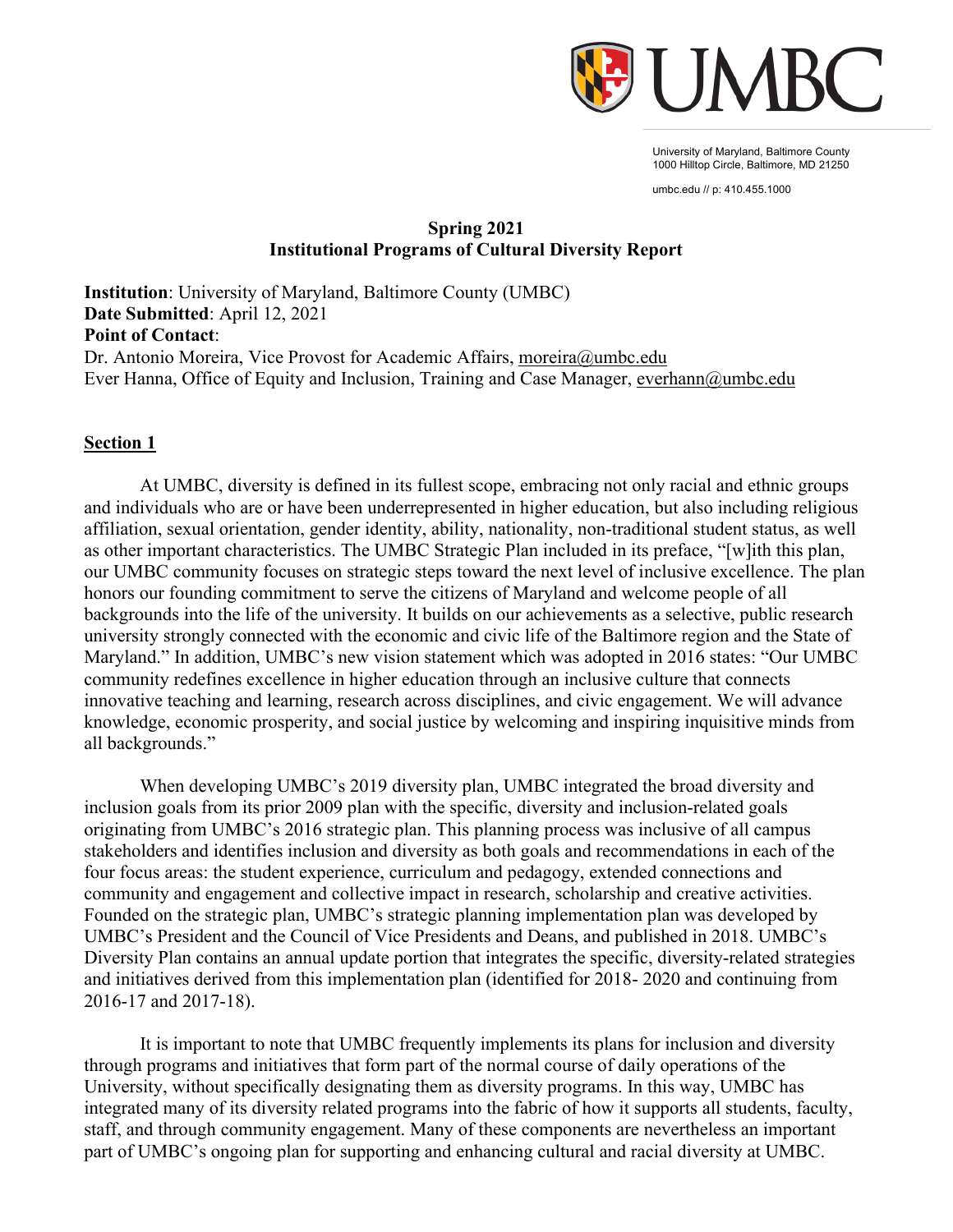# **Section 2**

Some of the most successful institutional initiatives designed to address diversity include:

- **Inclusion Council (UMBC's Office of Equity and Inclusion):** An advisory body of 25 faculty, staff and students that represent diverse populations across our community. This body has divided into 10 subgroups. These subgroups include over 100 additional community members and have been working throughout the 2020-21 school year to provide recommendations in a variety of equity and inclusion issue areas to university leadership.
- **Interfolio and Diverse Faculty Recruitment**: UMBC requires each search committee to create a diversity hiring recruitment plan, which includes an active recruitment strategy, draft job advertisement, and preliminary evaluation criteria. Plans are reviewed and approved by the respective Dean and the Provost Office. Each Dean is also charged with using Interfolio: Faculty Search to monitor the diversity of the applicant pools and make adjustments to the search if necessary. The STRIDE Committee provides peer education to support colleagues in conducting searches that reflect UMBC's core values of diversity and inclusion.
- **Gender Identity Workgroup:** This group, formed in Spring 2018, has been working to implement changes to make our community more inclusive of people with diverse gender identities. In Summer 2020, the group launched a self-service tool for students to provide their gender identities and pronouns across university platforms. Moving forward, this information will be collected via the Common App for all incoming students.
- **Office of Academic Opportunity Programs (AOP)**: Provides resources and support to students who are traditionally underrepresented such as: Educational Talent Search (provides exposure to postsecondary education options to low-income, first-gen middle and high school students in Baltimore County), Upward Bound (promotes enhancement of student skills in Baltimore City and County schools through academic and cultural enrichment including emphasis on STEM). AOP also houses the McNair's Scholars Program, the Louis Stokes Alliances for Minority Participation, the First Generation Network, U-RISE (increases representation in Ph.D programs and research careers in the biomedical sciences), and the Meyerhoff Scholars Program (nationally recognized for its success in increasing representation in science and engineering).
- **Student retention and academic success:** the Division of Undergraduate Academic Affairs offers the Returning Women Student Scholars program aiming to increase academic success. Additionally, UMBC offers the Discovery Scholars Living-Learning Community, First-Year Seminar, Introduction to an Honors University, New Student Book Experience, Summer Bridge Program, and Transfer Seminars. The Academic Success Center provides centralized support services to all undergraduate students at UMBC. Enrollment Management hosts reception events for academically talented African American and Latinx high schoolers, financial aid outreach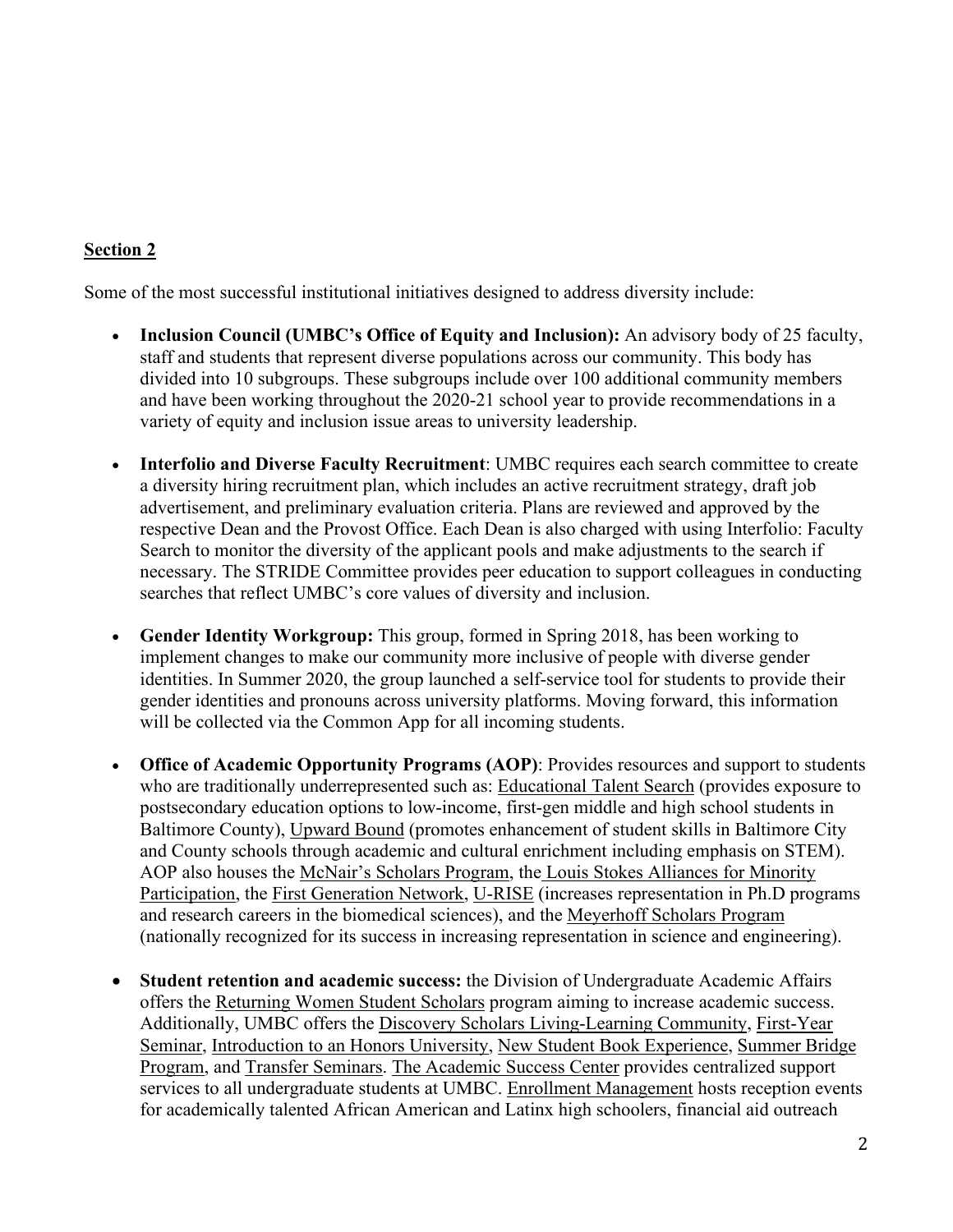with Building Steps (encourages first gen and minority students in Baltimore City to attend college, focus on STEM), Golden Ticket Pre-Orientation Advising (provides first gen students and families the opportunity to learn more about academic requirements and planning tools), and partners with Raise.me to offer micro-scholarships to promote higher education to low-income, first gen students.

#### **Section 3**

Some of the ways UMBC anticipates COVID-19 will most affect efforts to enhance diversity on campus include:

- **Diversity in Graduate and Undergraduate Enrollment:** For both graduate and undergraduate recruitment and enrollment initiatives, the COVID-19 pandemic continues to have a serious financial impact on students and their families. Students and families are rethinking their academic plans, considering options and even delaying their education. This changing financial landscape will require not only additional financial resources to support both the recruitment and retention of students but also flexibility in our approach to the delivery of instruction and academic and support services as students and families balance their responsibilities. UMBC's move to mostly remote instruction in March 2020 and continuing through the spring 2021 semester has had a disproportionate impact on students from low-income and other families with poor access to the internet and appropriate computing resources although we have developed comprehensive supports to mitigate such impacts. We continue to actively monitor, both individually and collectively the success of our students and provide a variety of intervention and support mechanisms such as those developed by our new Academic Success Center and Student Advocates. One positive impact of the move to remote instruction is our ability to serve over 120 returning students to complete their degrees through our Finish Line Program.
- **Diversity in Faculty Hiring:** During this pandemic and continuing movements for social justice and equality, UMBC is committed to the recruitment, retention, and advancement of underrepresented minority faculty, who are disproportionately affected by these crises. Due to COVID-19 and the resulting significant reduction of our State appropriation, our ability to hire new faculty and faculty replacements has been severely constrained. Notwithstanding these challenges, faculty diversity and inclusive excellence remains a guiding principle of our institution in any faculty hiring during FY21. We have prioritized faculty hiring through our Postdoctoral Fellowship for Faculty Diversity, we have successfully converted all three fellows from Cohort V to assistant professor positions at UMBC, and will welcome two new fellows, one of whom is the inaugural fellow for faculty diversity in the Arts, in Cohort VI in July 2021.
- **Diversity in Student Affairs and Services:** The Division of Student Affairs has been careful to take into consideration the various ways students are being impacted by COVID-19, ongoing racial unrest in our country, and the dramatic changes in employment and income across the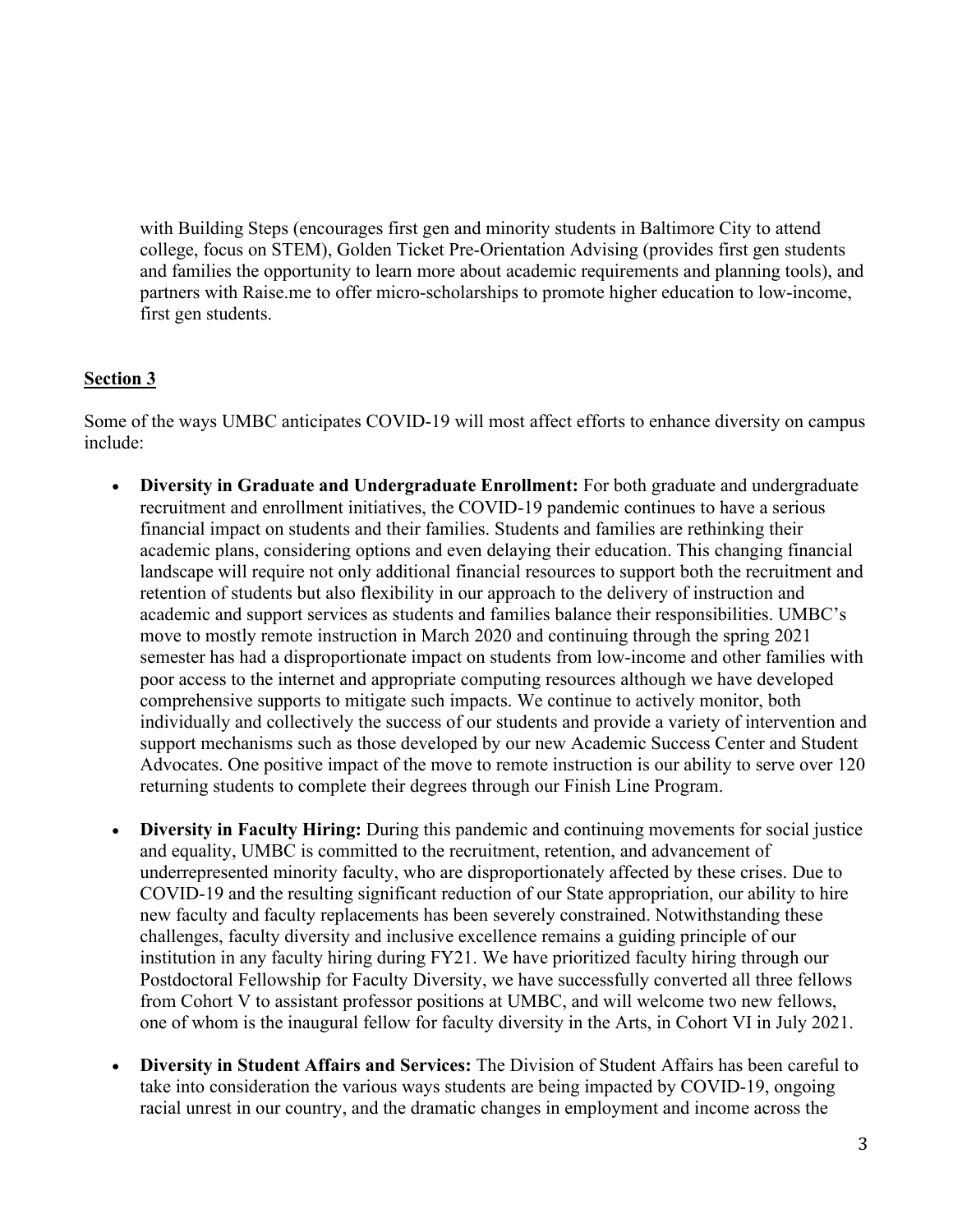nation. Along with health, sense of belonging, and safety, exploring access, equity, and inclusion remain at the forefront of our decision making.

• **Office of Equity and Inclusion:** The Office of Equity and Inclusion (OEI) continues to receive reports through the online reporting form. Office staff have pivoted to offering intake, providing ongoing support and conducting investigations remotely. The transition to remote work provides additional equity and inclusion challenges for students, faculty and staff, and OEI continues to engage in new and innovative methods for hearing, responding to and resolving equity and inclusion issues for our community.

#### **Section 4**

#### **Appendix: Diversity Plan**

# **2019 Diversity Plan-UMBC INTRODUCTION**

The University of Maryland, Baltimore County (UMBC) has established a commitment to diversity as one of its core principles for the recruitment and retention of faculty, staff and students and for the quality of the academic and campus community. Founded in 1966, UMBC is a selective, historically-diverse, public research university with a total student enrollment of 13,767 for Fall 2018. Diversity is defined at UMBC in its fullest scope, embracing not only racial and ethnic groups and individuals who are or have been underrepresented in higher education, but also including religious affiliation, sexual orientation and gender identity, disability, foreign nationality, nontraditional student status, and other important characteristics.

UMBC's first Diversity Plan was written in 2009, in response to a state mandate. The original plan articulated four overarching diversity goals for UMBC. Over the intervening years, UMBC's wealth of diversity initiatives has deepened and grown, while the four overarching institutional goals have remained constant. The 2019 Diversity Plan for UMBC retains the four overarching UMBC diversity goals and integrates them with the two guiding diversity goals from USM, as required in the Diversity Report UMBC is mandated to submit annually.

In development of the 2019 plan, UMBC has integrated the broad diversity scaffolding with the specific, diversity-related goals from UMBC's recent strategic plan to form part one as the core of the plan. It is anticipated that part one of the 2019 Diversity Plan will warrant review for possible updating in 2024. Part two of the 2019 Diversity Plan is the annual update portion. This portion of the plan integrates the specific, diversity-related strategies (identified for 2018-2020 and continuing from 2016-17 and 2017-18) from UMBC's 2018 strategic planning implementation document. It is anticipated that part two of the Diversity Plan will be updated annually--as needed and based on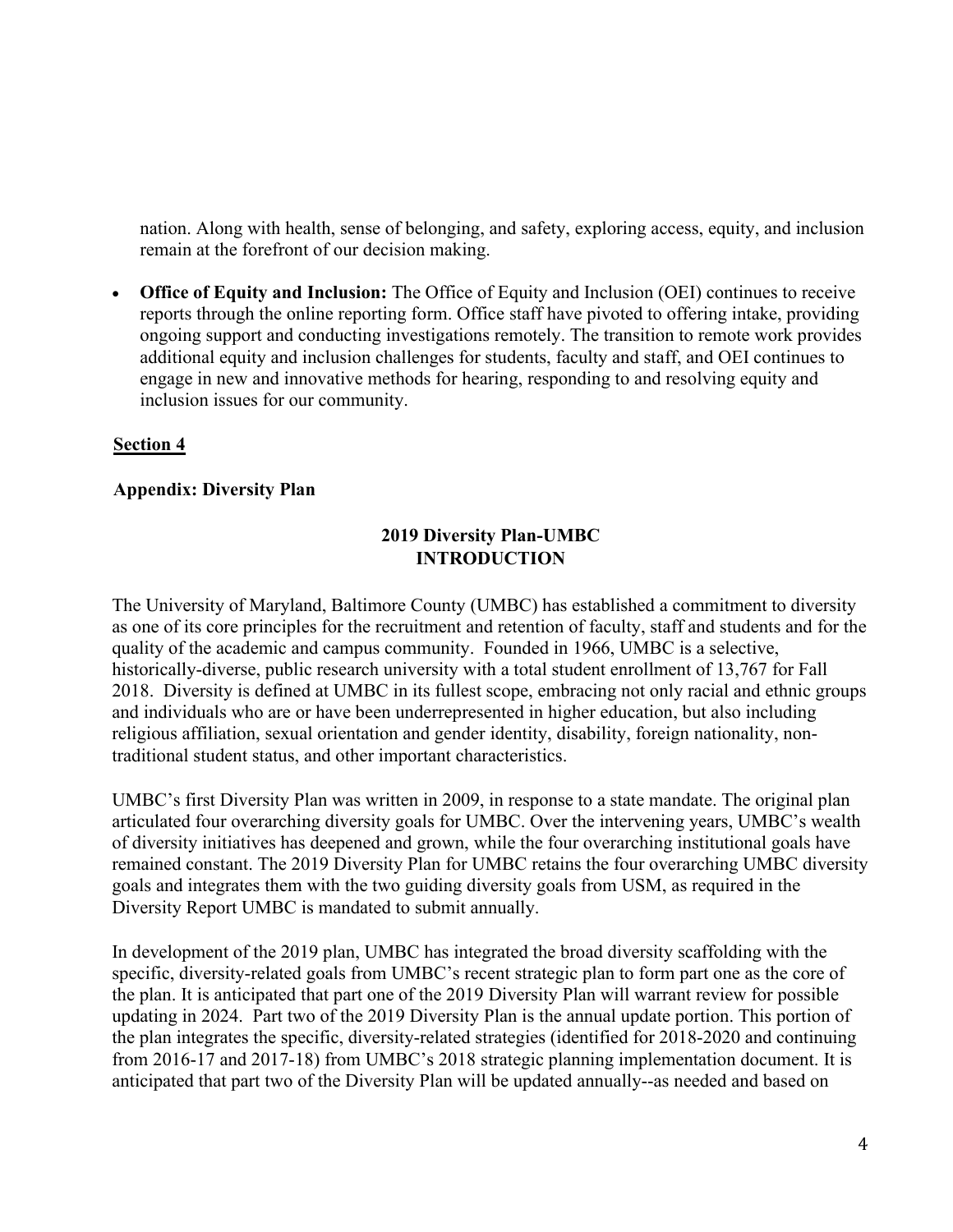continued implementation of UMBC's strategic plan--at the time UMBC develops its annual Diversity Report.

Finally, it is important to note that UMBC frequently implements its plans for diversity through programs executed in the normal course of daily operations of the University, without designating them as diversity programs. For example, a large proportion of UMBC's transfer students are persons of color. Because UMBC is strongly committed to ensuring the success of its transfer students, UMBC actively supports the racial and cultural diversity in its student population through programs that support transfer students. Because UMBC has thus woven many of its diversity programs into the fabric of how it supports all students, faculty, and the campus community, some of the initiatives included in part two of this plan may not include descriptors such as "diversity" but are nevertheless an important part of UMBC's ongoing plan for supporting and enhancing cultural and racial diversity at UMBC.

# **Overarching Diversity Goals of USM and UMBC**

USM Goal 1: Increase the numerical representation of traditionally underrepresented groups among students, staff, and faculty.

UMBC Goals:

- To ensure access to educational and employment opportunities for a diverse, student, faculty, and staff community
- To encourage and support individual development and advancement
- To provide conditions for personal success

USM Goal 2: Create positive interactions and cultural awareness among students, faculty, and staff on campus.

UMBC Goal:

• To provide a culture of safety, inclusion and respect

# **PART I**

### **Core Diversity Plan, 2019-24**

Excerpts from *Our UMBC, A Strategic Plan for Advancing Excellence* that support and advance USM's and UMBC's overarching diversity goals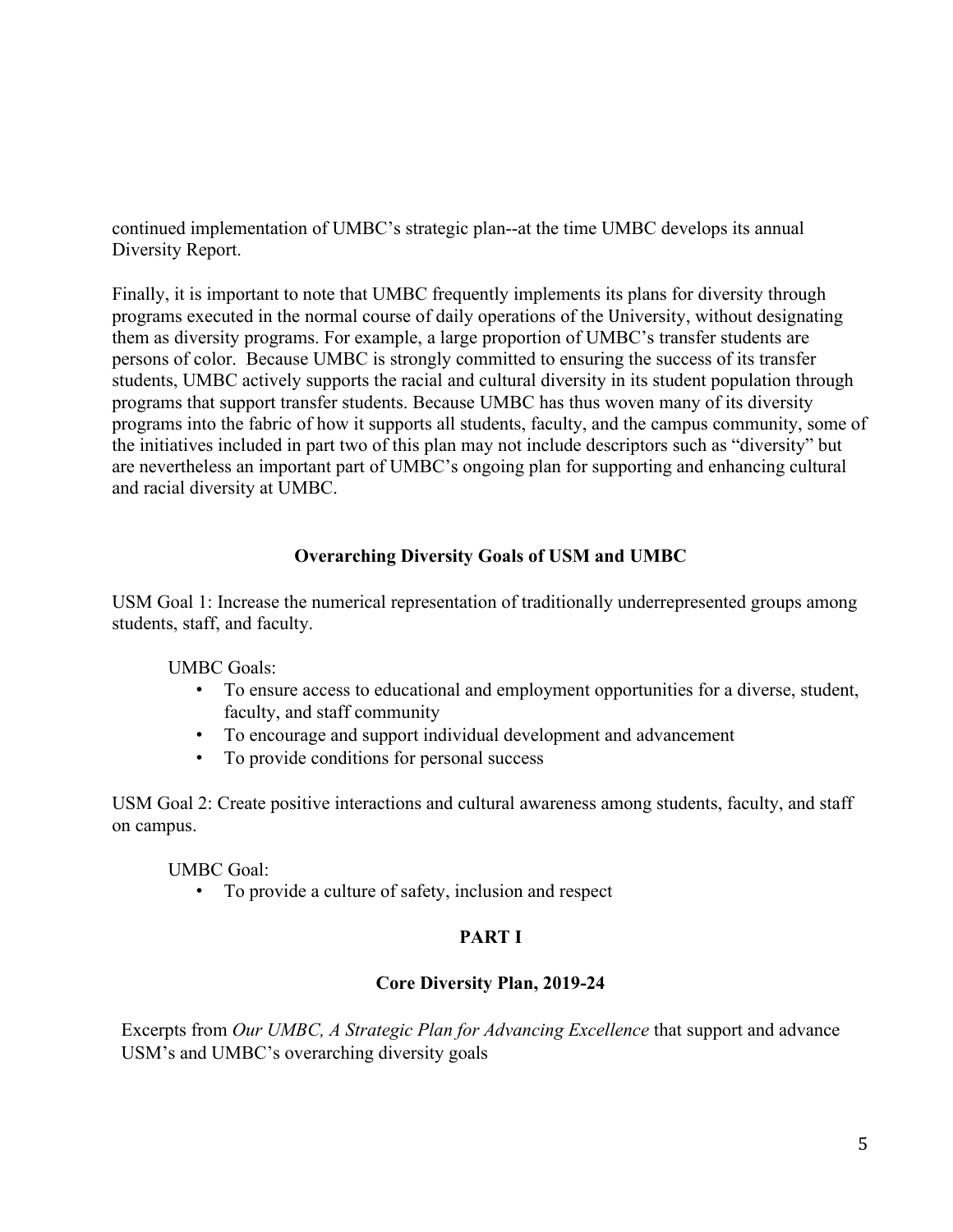#### **Strategic Plan Preface**

With this plan, our UMBC community focuses on strategic steps toward the next level of inclusive excellence. The plan honors our founding commitment to serve the citizens of Maryland and welcome people of all backgrounds into the life of the university. It builds on our achievements as a selective, public research university strongly connected with the economic and civic life of the Baltimore region and the State of Maryland.

#### **University Mission**

UMBC is dedicated to cultural and ethnic diversity, social responsibility, and lifelong learning.

### **University Vision**

Our UMBC community redefines excellence in higher education through an inclusive culture that connects innovative teaching and learning, research across disciplines, and civic engagement. We will advance knowledge, economic prosperity, and social justice by welcoming and inspiring inquisitive minds from all backgrounds.

# *FOUR FOCUS AREAS OF STRATEGIC PLAN*

### **Focus Area One: The Student Experience**

#### **Strategic Goals**

Leverage the strength of UMBC's compositional diversity by increasing the cultural and global competencies of all students.

### **Supporting Objectives**

3.1 Develop communities of practice that deliberately focus on developing skills, attitudes, and experiences that promote global and cultural competency. Consider adding global and cultural competency as the fifth area of student competency.

*Students can clearly articulate how interactions and connections with diverse people on campus can translate to their lives and careers post-graduation.*

3.2 Increase significantly the diversity of tenure-track faculty.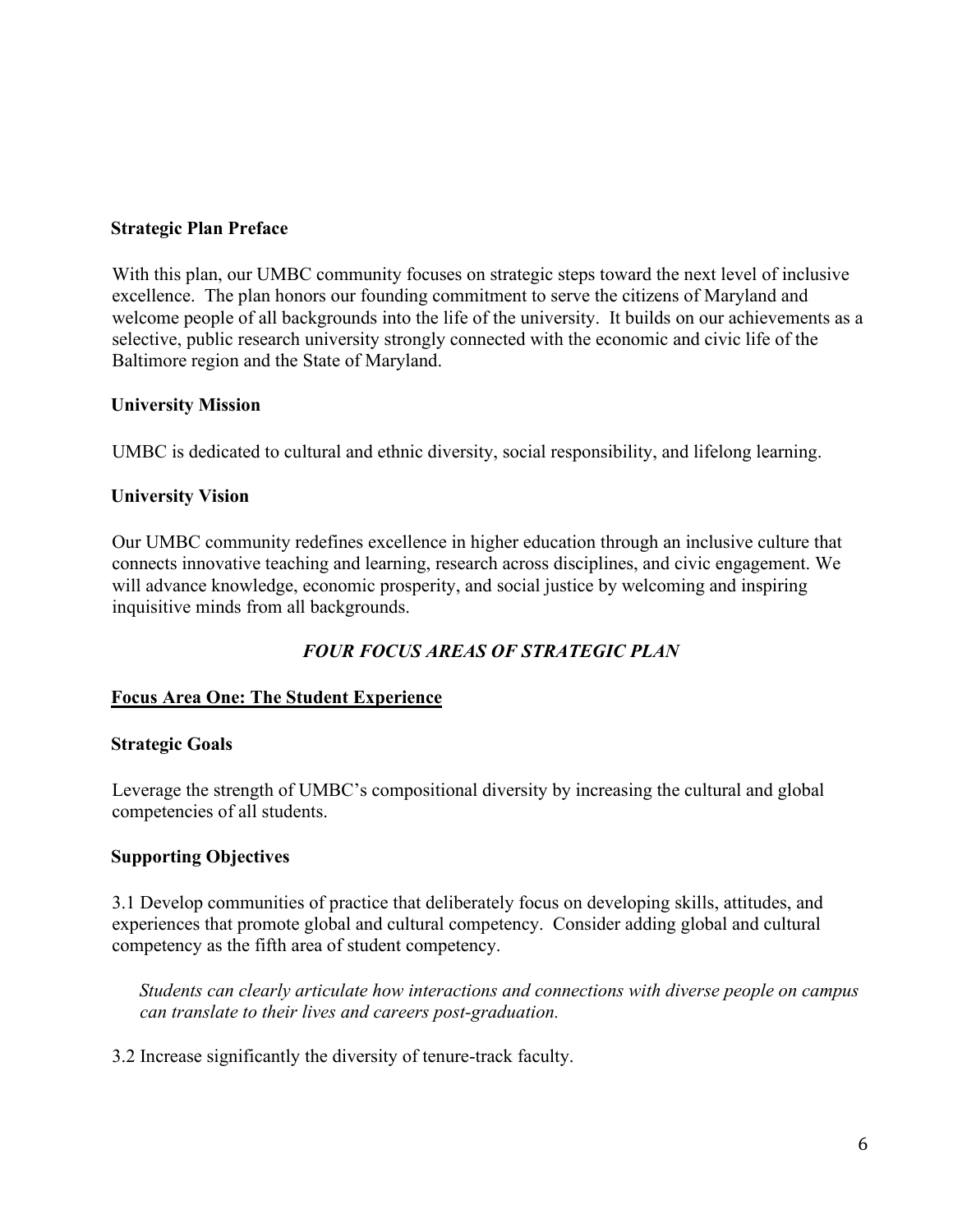*Aggressively recruit and retain underrepresented minority faculty with the goal of increasing the diversity of UMBC faculty to, at a minimum, mirror the diversity of UMBC's student population.*

3.3 Research student perceptions of staff diversity to better understand the effects of staff compositional diversity in the student experience and guide staff diversity priorities.

*Conduct an assessment of and develop recommendations concerning the impact of staff compositional diversity in the student experience.*

5.1 Improve student services

### **FOCUS AREA TWO: Collective Impact in Research, Scholarship, and Creative Achievement**

### **Primary Goal**

Elevate UMBC as a nationally and internationally recognized research university strongly connected with the economic and civic life of the Baltimore region and the State of Maryland. The key drivers in achieving this goal are: creating an inclusive environment for faculty, students, and staff developing excellence in new intellectual frontiers; and fostering multidisciplinary and interinstitutional approaches that build research across the campus.

### **Strategic Goals**

- 1. Potential focus areas for the development of multidisciplinary scholarship, creative activity, and research excellence include, but are not limited to, environmental studies, health, national security, data science, and civically engaged and global/transnational scholarship.
- 2. Increase UMBC's research prominence through sustained investment in faculty and staff hiring, retention, and development.

# **Supporting Objectives**

2.1 Recruit, support, promote, and proactively retain a more diverse, research-active faculty at both the junior and mid-career levels to build research capacity, productivity and excellence.

*Support significant, sustained growth in ethnic, racial, and gender diversity among tenure-track faculty and exempt and non-exempt staff.*

2.2 Attract a highly diverse graduate student body, based on UMBC's national model of undergraduate diversity and success.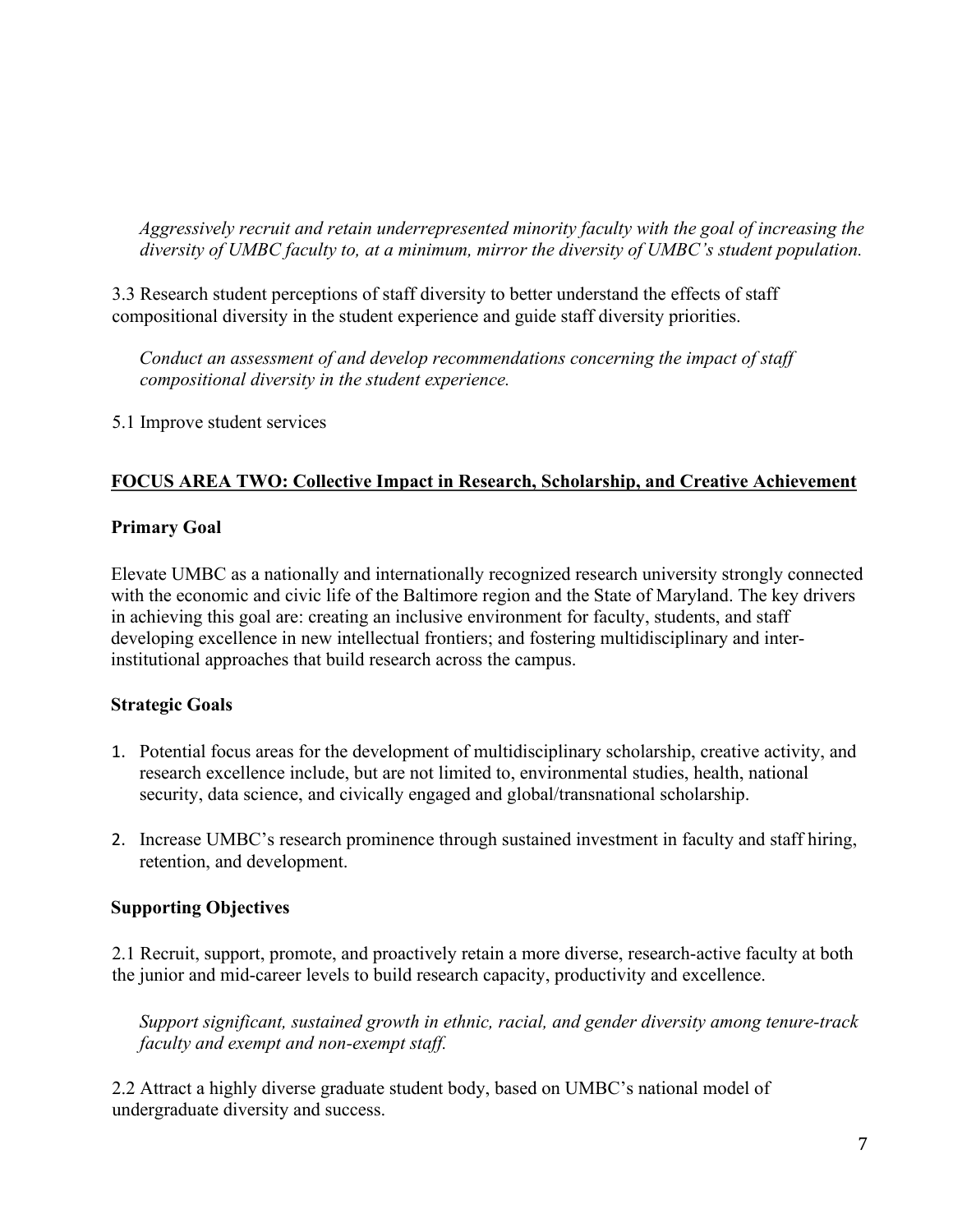2.4 Increase the number of faculty, in all disciplines and interdisciplines, with national and international reputations for the quality and impact of their scholarship or creative activities*.* 

# **FOCUS AREA THREE: Innovative Curriculum and Pedagogy**

#### **Supporting Objectives**

1.2 Increase the size and diversity of full-time faculty and their engagement in first- and second year student learning experiences.

*Steadily grow the diversity of full-time faculty.*

#### **FOCUS AREA FOUR: Community and Extended Connections**

#### **Primary Goal**

To build, nurture, and extend connections with diverse internal and external partners to enrich campus life, local neighborhoods, the state, and the surrounding region.

#### **Strategic Goals**

Promote a campus-wide culture that recognizes, supports, catalyzes, and celebrates collaboration and partnerships with groups at the local, state, regional, national, and international levels, including the K-12 education system.

### **Supporting Objectives**

1.1 Adopt a common framework of best practices for developing and maintaining community connections and partnerships that includes ways to recognize and reward community connections and community-engaged scholarship.

*Increase the number and quality of community connections.*

*Increase engaged scholarship and learning.*

3.5 Better communicate availability of campus services and events to community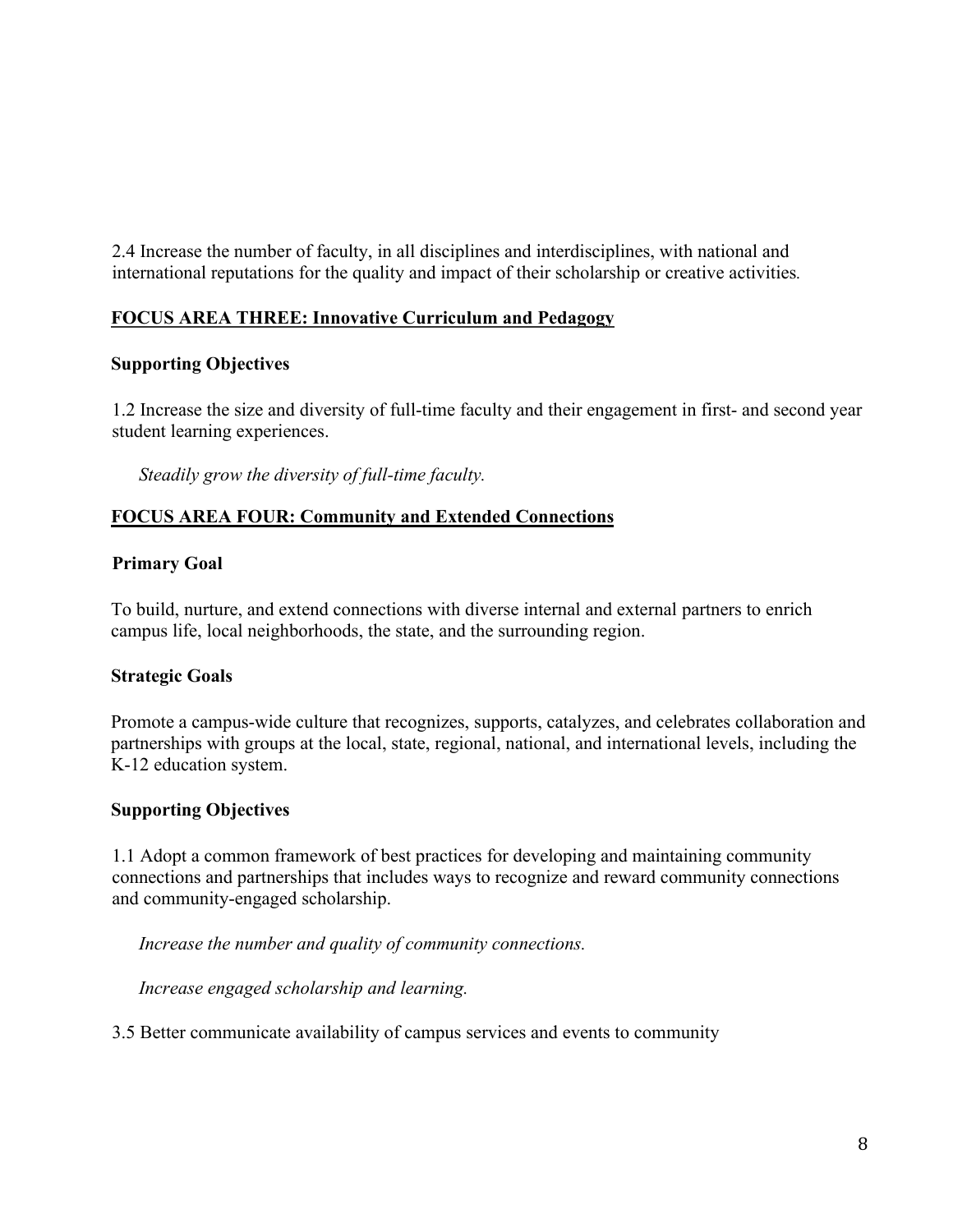## **PART II**

#### **2019 Annual Update to UMBC Diversity Plan**

Excerpts from UMBC's *Strategic Plan Implementation Document, August 2018*, that support and advance USM's and UMBC's overarching diversity goals

# *FOUR FOCUS AREAS AND FOUNDATIONS OF STRATEGIC & IMPLEMENTATION PLANS*

### *Selected from Next Steps for 2018-20 and continuing initiatives from 2016-17 and 2017-18*

# **FOCUS AREA ONE: The Student Experience**

#### *The Student Experience 2.1*

- Continue to support the MOU Data Sharing agreement with feeder schools, to improve experiences of transfer students (IRADS)
- Continue to implement STEM Transfer Student Success Initiatives (CNMS)
- Continue to implement BUILD Initiatives/Hill-Lopes Scholarship to support students placed at high risk (CNMS)
- Continue to increase participation in the Summer Bridge Program through enhanced marketing and the newly established Retriever Jumpstart Scholarship (UAA; EM)

### *The Student Experience 3.1*

- Expand Interact a pilot program designed to develop basic listening and interaction skills to help first year students navigate culturally diverse contexts - to all first year residence halls (SA)
- Participate in the American Council on Education 2018-2020 Internationalization Laboratory, a cohort-based program that will enable UMBC to further develop the international dimensions of our strategic plan
- Participate in MIEC retreat and plan activities for AY 2019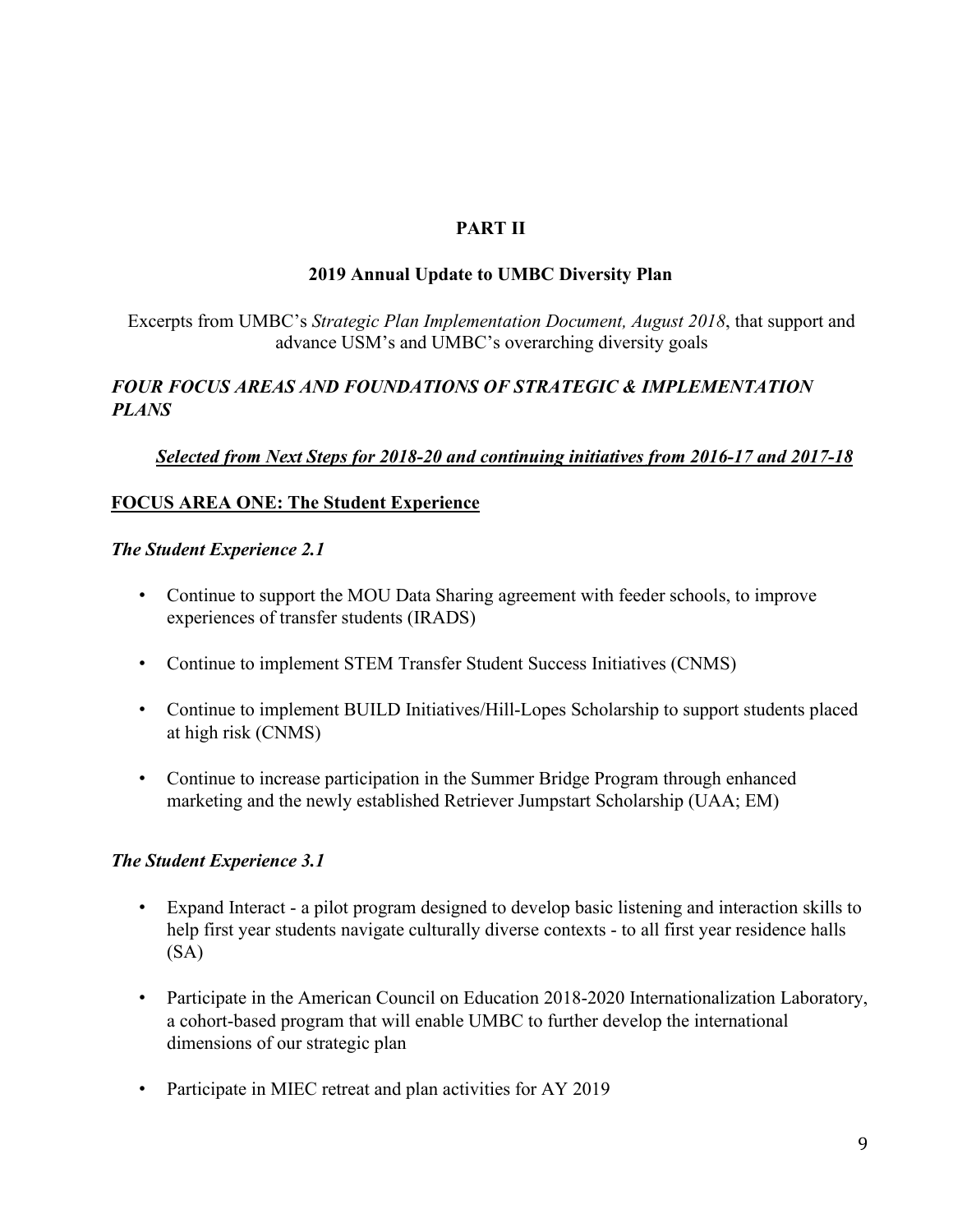- Develop an updated vision for diversity and inclusion in COEIT (COEIT; CWIT)
- Expand New Student Orientation "Dawg Days" optional excursions to include "Dawg Days Abroad" to introduce new students to the many benefits of study abroad (EM; IES)
- Transition Study Abroad Fair to Global Opportunities Fair to encourage student participation in both on- and off-campus global learning programs (IES)
- Continue to expand New Student Orientation "Dawg Days" optional excursions to include "Dawg Days Abroad" to introduce new students to the many benefits of study abroad (EM; IES)

# *The Student Experience 3.2*

- Conduct 10 more searches from the multi-year hiring plan (CAHSS)
- Conduct searches for the next cohort of Pre-Professoriate Fellows (CNMS, COEIT)
- Conduct searches for the next cohort of new Postdoctoral Fellows for Faculty Diversity
- Where appropriate consider conversion of current Postdoctoral Fellows for Faculty Diversity and Pre-Professor Fellows to tenure-track positions
- Conduct assessment to respond to issues related to staff diversity and student experience
- Continue to support the five-year initiative to promote diversity and inclusion in the humanities through a grant from the Andrew W. Mellon Foundation (CAHSS; Dresher)
- Continue to bring in and support international professors, researchers and scholars to UMBC via the US Department of State's Exchange Visitor Program (IES)

# *The Student Experience 3.3*

• Develop the work plan of the Director of Inclusion in Student Affairs, to assess and respond to issues related to staff diversity and student experience (SA)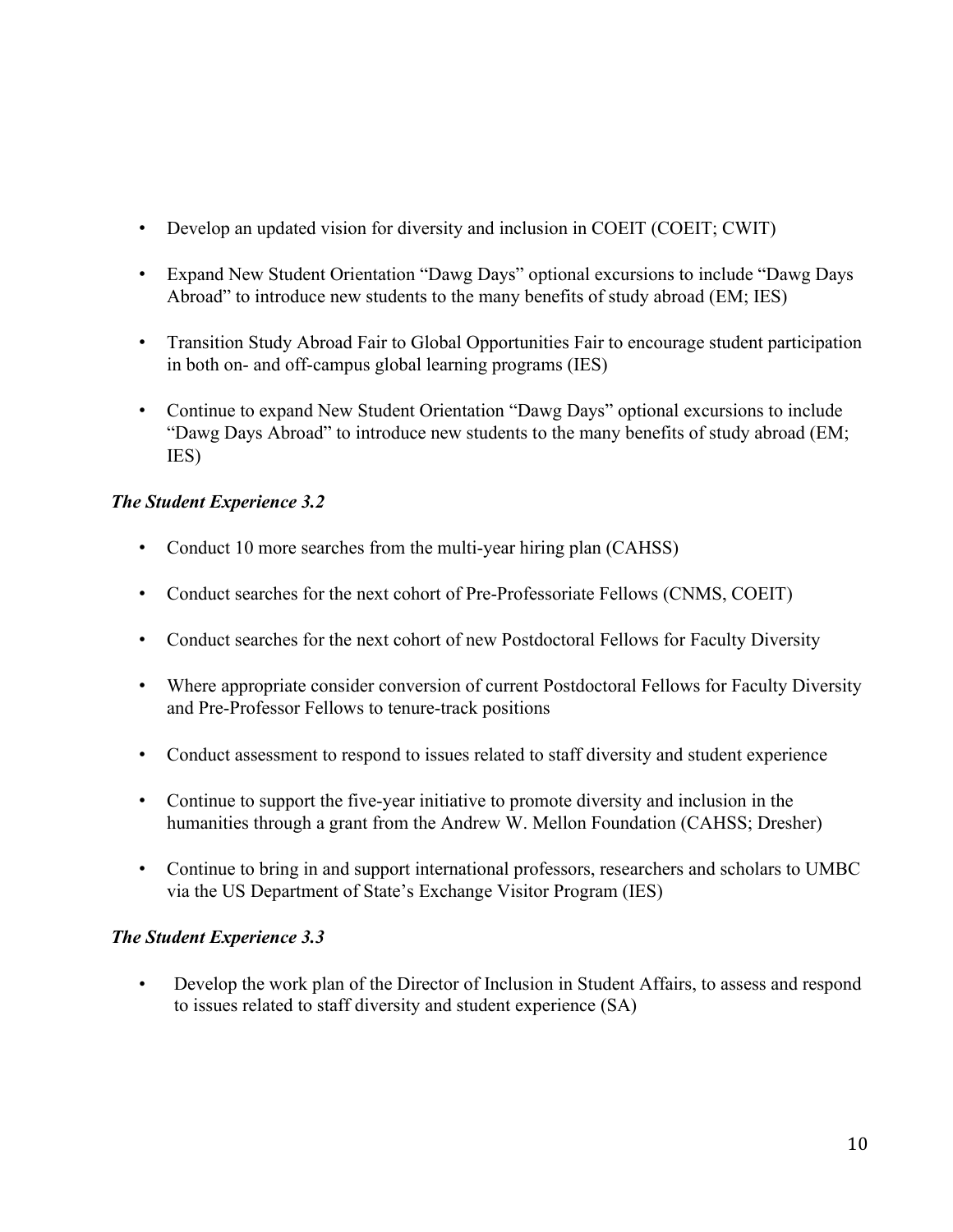# *The Student Experience 4.1*

• Continue to work with the International Student Exchange Program, a study abroad consortia, to help students study abroad for about the same cost as studying at UMBC (IES)

# *The Student Experience 5.1*

- Implement an online immigration case management system for international students (IES)
- Hire an additional advisor to increase access to international student support services (IES)
- Continue to offer a financial literacy introductory session as part of our mandatory new student orientation program
- Continue to provide Financial Smarts Cash Course to hundreds of students
- Continue to pilot the "Financial Smarts Grant," a program designed to encourage financially neediest students to complete our online financial literacy course (EM; FS)

# *The Student Experience 5.3*

- Expand promotion of arts and culture events to students
- Continue to develop intercultural development workshops and simulations for faculty and staff (IES; HR)

### *The Student Experience 5.4*

• Continue to expand the 'Study Abroad Ambassador Program' to fall and spring semester study abroad programs (IES)

### **FOCUS AREA TWO: Collective Impact in Research, Scholarship, and Creative Achievement**

### **The Student Experience 3.2**

• Conduct searches for the next cohort of new Postdoctoral Fellows for Faculty Diversity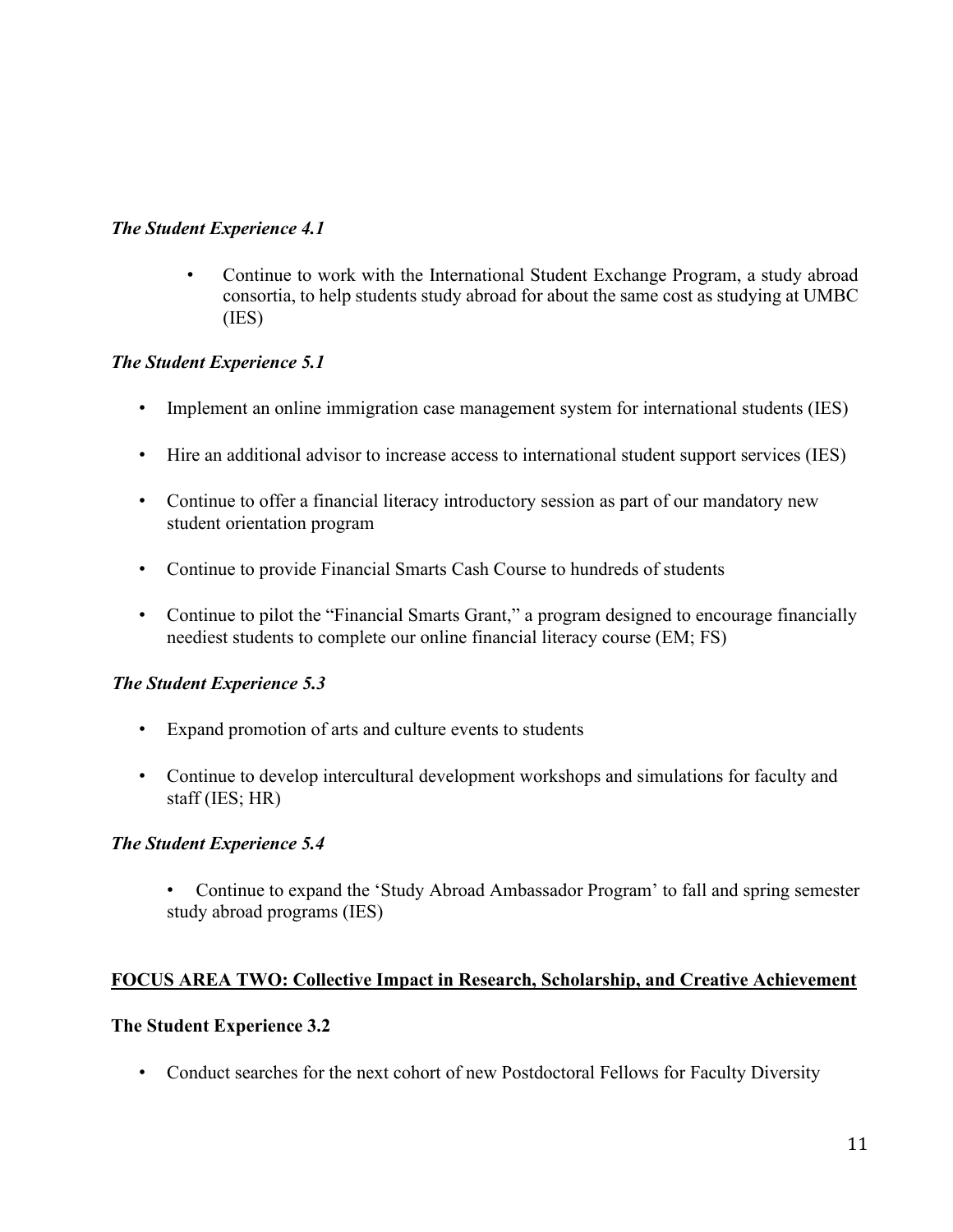- Where appropriate consider conversion of current Postdoctoral Fellows for Faculty Diversity and Pre-Professor Fellows to tenure-track positions
- Launch Request for Proposals for multi-disciplinary ILSB-related convergent research initiatives

# **Collective Impact in Research, Scholarship, and Creative Achievement 1.2**

- Explore ways to leverage the Federal Work Study Program to support more diverse student participation in undergraduate research (EM, UAA)
- Continue to explore ways to leverage the Federal Work Study Program to support more diverse student participation in undergraduate research (EM, UAA)

# **FOCUS AREA THREE: Innovative Curriculum and Pedagogy**

#### **The Student Experience 3.2**

- Conduct searches for the next cohort of new Postdoctoral Fellows for Faculty Diversity
- Where appropriate consider conversion of current Postdoctoral Fellows for Faculty Diversity and Pre-Professor Fellows to tenure-track positions

### **FOCUS AREA FOUR: Community and Extended Connections**

### **Community and Extended Connections 1.4**

- Continue to prepare local high school students from low-income and first-generation college backgrounds to succeed in higher education through the Upward Bound Program
- Continue to work with the "Math Coach" program we launched at Lakeland Elementary Middle School (UAA)
- Staff, students, and faculty continue to play a leadership role in Breaking Ground Imagining America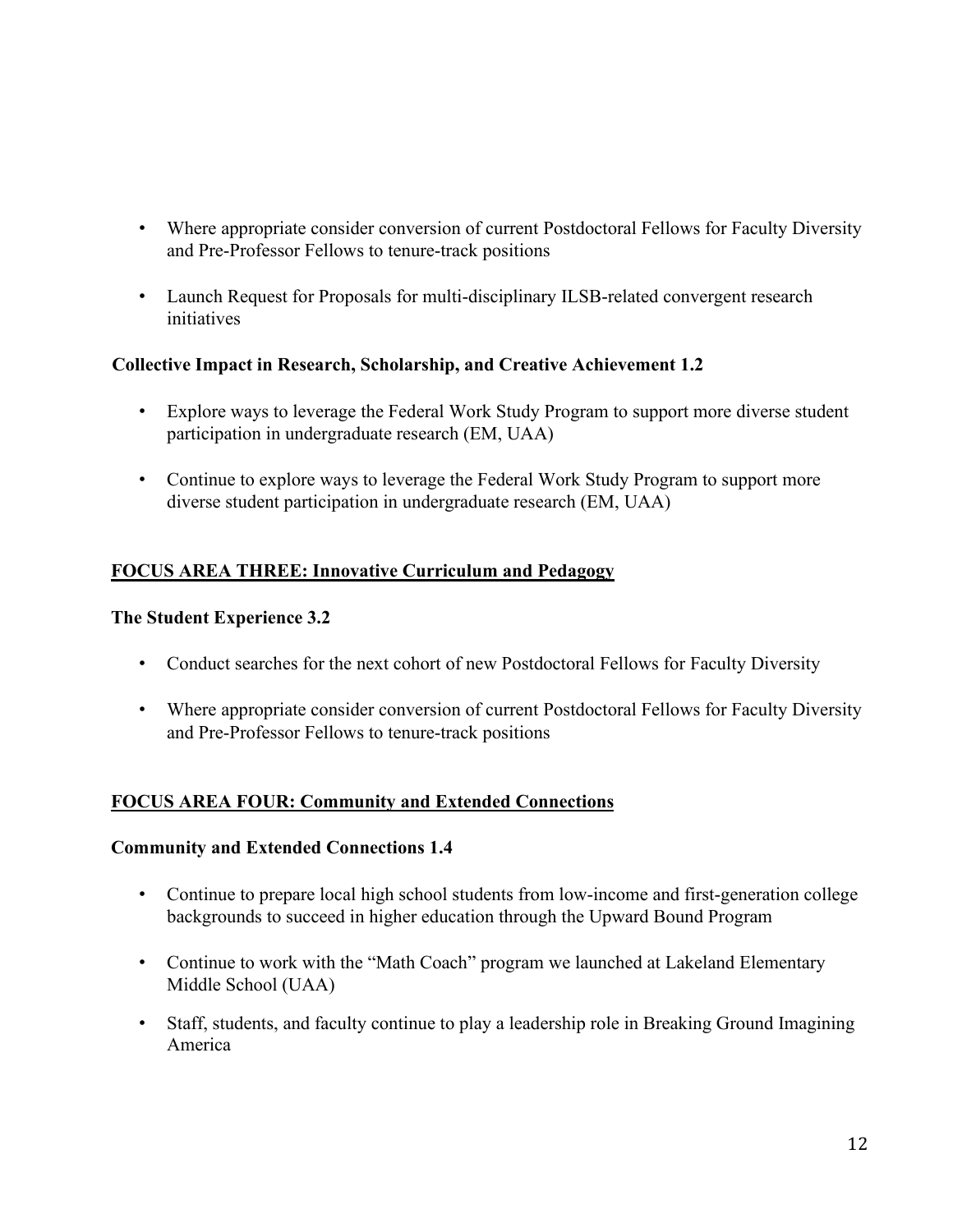## **Community and Extended Connections 3.2**

- Develop partnerships with other arts and culture organizations in Baltimore (CAHSS)
- Continue to work with the Choice Program at UMBC which was chosen by Starbucks to be the community partner for their new Baltimore City opportunity cafe under construction in East Baltimore
- Continue to establish the Sherman Center for Early Learning in Urban Communities to improve STEM, literacy, and mathematics education in early childhood
- Continue to partner with Northrop Grumman Foundation and Northrop Grumman Mission Systems to create the new Lakeland Community and STEAM Center
- Continue to implement a professional development program for math teachers at Lakeland Elementary Middle School and expand it to four other schools in Baltimore (UAA)

### **Community and Extended Connections 3.4**

- Continue to offer Summer Enrichment Experiences (SEE) program to 273 K-12 students on campus (DPS)
- Continue to enhance the Office of Extended Learning to offer additional programs for youth and adults, including Summer Enrichment Experiences, Home Visitor Program, How Girls Code, and Maryland Leadership Workshop (DPS)

### **Community and Extended Connections 3.5**

- Continue to develop the website on Race, Equity, Inclusion, & Justice to provide a calendar of relevant events, a list of courses, and links to campus resources (CAHSS)
- Continue to develop the Diversity & Inclusion website to share our institutional values, resources, and policies (OIA)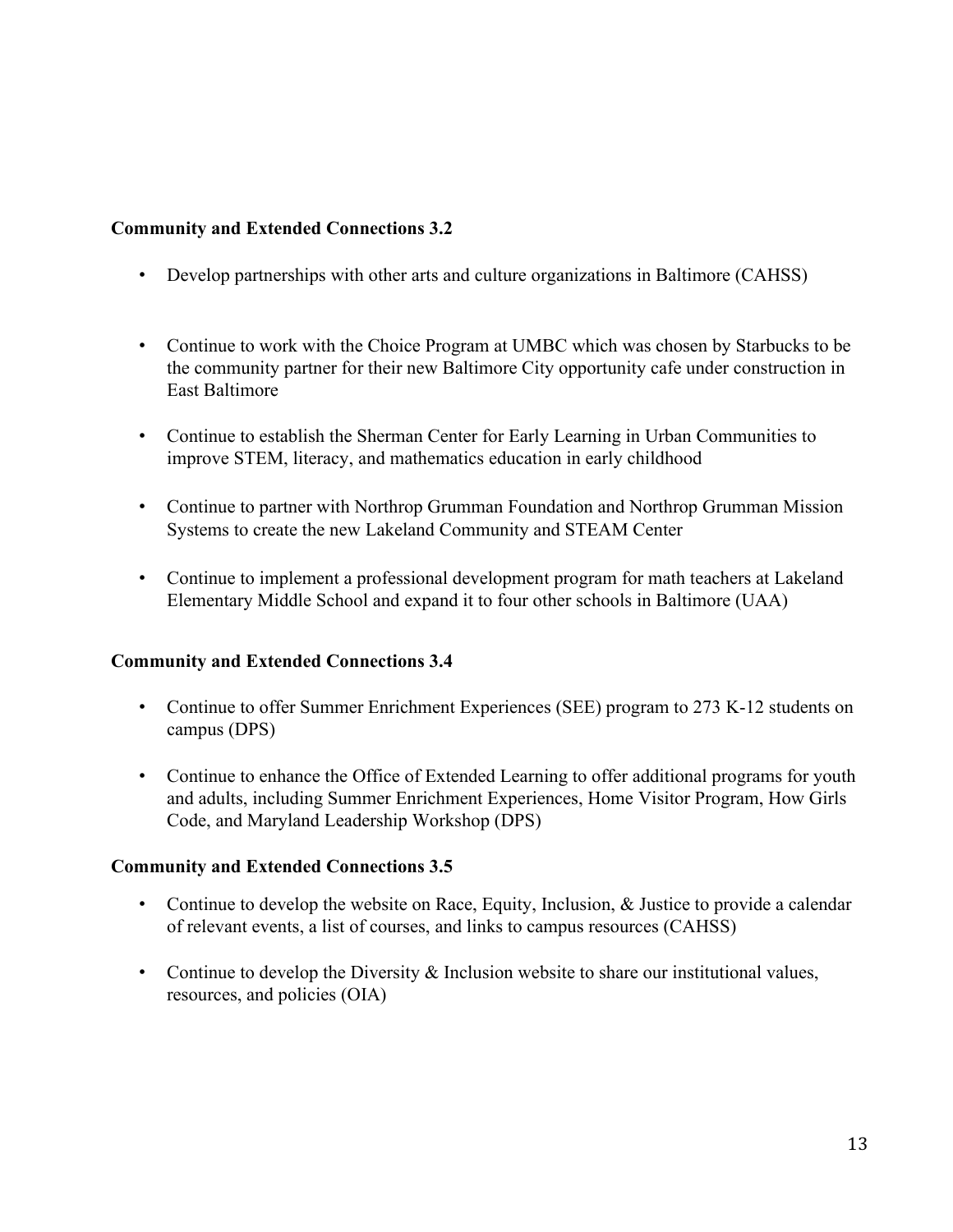## **FOUNDATIONS**

• Support transfer students by 1) re-purposing a vacant admissions line for transfer student recruiting, 2) dedicating consulting resources in the PeopleSoft 9.2 upgrade for transfer credit evaluation, 3) hiring a full-time transfer credit evaluator, and 4) piloting EAB's Transfer Collaborative Tool (EM; DOIT)

The processes for reporting and investigating hate crimes are outlined in the annual Diversity Report.

# **Section 5**

UMBC is dedicated to cultural and ethnic diversity, social responsibility and lifelong learning. UMBC is also committed to disrupting structural racism in order to create an equitable learning environment for all. UMBC recognizes the following areas that are opportunities to combat systemic barriers related to race, gender and identity.

- **Talking about racial justice:** the murder of George Floyd in the Summer of 2020 reignited conversations about racial justice at UMBC. The university continues to welcome these conversations and has worked to institutionalize efforts to discuss and address racial injustice. The Office of Equity and Inclusion has hosted a series of "town hall" discussions where experts from a variety of fields discuss issues of equity and inclusion. These events have been incredibly successful and are often attended by hundreds of community members. Additionally, the Inclusion Council has begun work on "Retriever Rise", which has set out to be a campaign to increase the visibility of the racial justice work that is being led by the Office of Equity and Inclusion and the Inclusion Council. This campaign will be used to increase communication and transparency, and will also highlight existing work, engage constituents across campus in racial equity efforts, and communicate what work still needs to be done.
- **Enacting antiracist policies and providing resources:** an effort is underway to create comprehensive antiracist policy and resources including generating scholarly research, educational tools, and policy analysis geared towards dismantling racism. This effort is held institutionally by the Office of Equity and Inclusion but has existed since before the office's inception. These efforts include stakeholders from across campus communities and involve immediate and long term efforts including: creating guidance for and enacting antiracist pedagogy within UMBC curriculum, and creating antiracist syllabus language for UMBC educators to provide in their syllabi.
- **Engaging the UMBC community in restorative practices:** our campus community is working to elevate the work being done already at UMBC around restorative practices including efforts in residence life, student conduct, and the Office of Equity and Inclusion. Campus stakeholders are